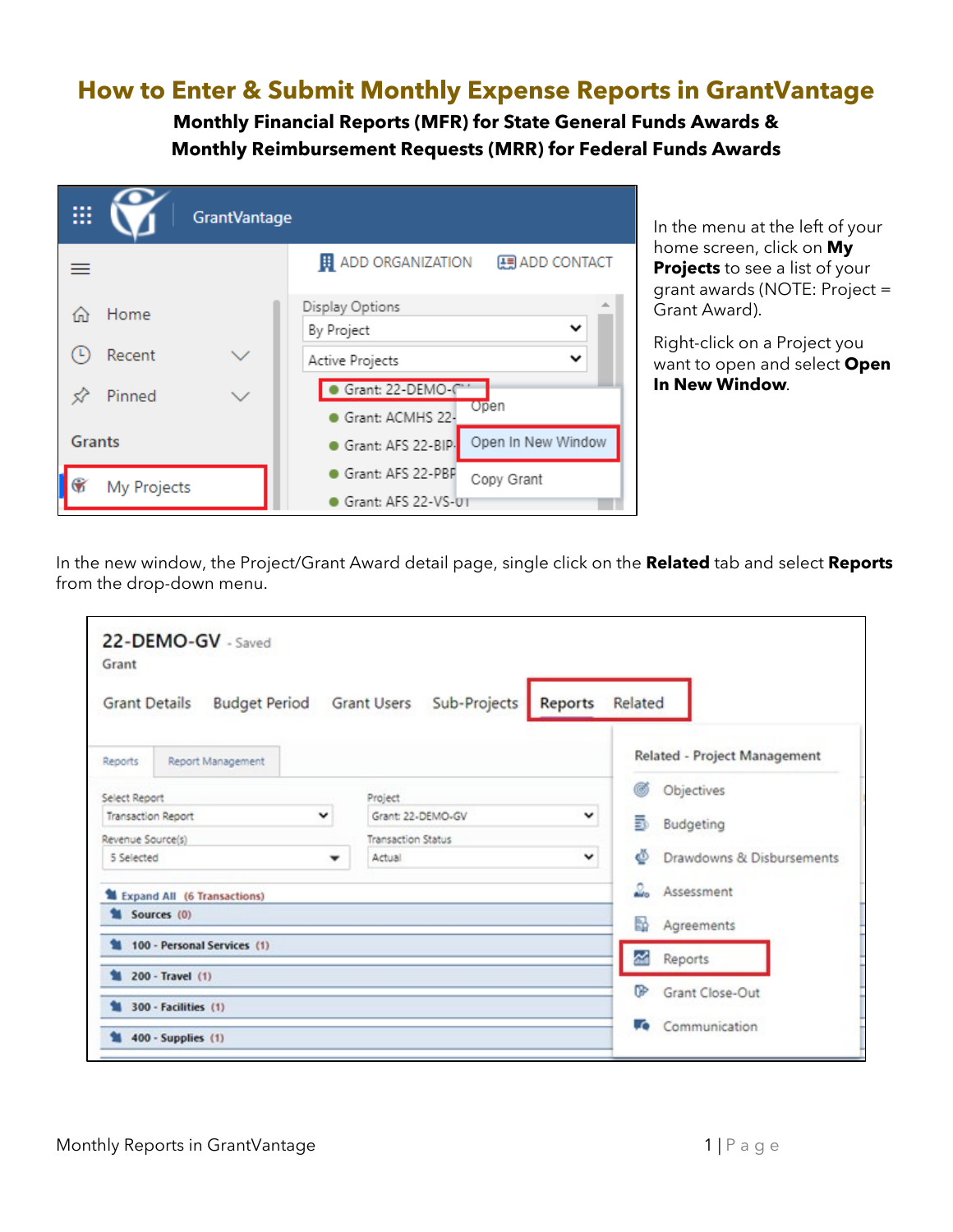Single click on a budgeted amount under an approved budget category to open the Transaction window where you will enter your expenditures for the month you are reporting.

| 22-DEMO-GV - Saved<br>Grant<br>Grant Details | Budget Period Grant Users Sub-Projects | Reports | Related                            |  |              |                |                          |                   |
|----------------------------------------------|----------------------------------------|---------|------------------------------------|--|--------------|----------------|--------------------------|-------------------|
| Report Management<br>Reports                 |                                        |         |                                    |  |              |                |                          |                   |
| Select Report                                | Project                                |         | Project Year(s)                    |  | Report Start |                | Report End               |                   |
| Transaction Report<br>v                      | Grant: 22-DEMO-GV                      | v       | Year 1 (7/1/2021 - 6/30/2022)<br>٧ |  | 07/01/2021   | $\frac{1}{12}$ | 06/30/2022               | $\frac{100}{3.5}$ |
| Transaction Status<br>Revenue Source's)      |                                        |         |                                    |  |              |                |                          |                   |
| v<br>5 Selected<br>Actual<br>۰               |                                        |         | x B-<br>R                          |  |              |                |                          |                   |
| Expand All (6 Transactions)                  |                                        |         |                                    |  |              |                | Direct                   | Cast              |
| <b>11 Sources</b> (0)                        |                                        |         |                                    |  |              | \$100,000.00   |                          |                   |
| 100 - Personal Services (1)                  |                                        |         |                                    |  |              | \$24,000.00    |                          |                   |
| <sup>1</sup> 200 - Travel (1)                |                                        |         |                                    |  |              |                | \$5,000. New Transaction |                   |

The **Transaction** window will now appear. Entering transactions in this window is similar to the reporting formerly done in an MFR or MRR excel sheet form.

| (\$)<br>Transaction - 22-DEMO-GV                                                                           |                                                                                                                                                                           |                                                               |                                                                                                      |   |                          | 14                                                                      | $\hat{p}$ $\hat{p}$ $\hat{p}$ $\hat{p}$ $\hat{p}$ $\hat{p}$ |
|------------------------------------------------------------------------------------------------------------|---------------------------------------------------------------------------------------------------------------------------------------------------------------------------|---------------------------------------------------------------|------------------------------------------------------------------------------------------------------|---|--------------------------|-------------------------------------------------------------------------|-------------------------------------------------------------|
| <b>Transaction Details</b><br><b>Contribution Details</b>                                                  | Attachments (0)<br>Notes (0)                                                                                                                                              |                                                               |                                                                                                      |   |                          |                                                                         | හි<br>12                                                    |
| Posted Date<br>1<br>2/28/2022<br>Transaction Date *<br>01/31/2022<br>$\overline{2}$<br><b>Check Number</b> | Vendor<br>$\frac{1}{15}$<br><b>DEMO Organization</b><br>Vendor Contact<br>$\frac{1}{15}$<br>-Select Vendors Contact-<br><b>Transaction Class</b><br>Non-Inventory Expense | $\bigoplus$<br>$\mathbf{v}$ $\mathbf{\Theta}$<br>$\checkmark$ | Currency<br><b>USD</b><br><b>Exchange Rate</b><br>1.00000<br><b>Invoice Number</b><br>22-DEMO-GV JAN | 4 | $\checkmark$<br>Override | Status<br>Actual<br>5<br>Amount *<br>6<br>\$10,000.00<br><b>GL Code</b> | Add Message 13<br><b>View Messsage</b>                      |
| Memo<br>22-DEMO-GV JAN<br>$\overline{3}$                                                                   | <b>Transaction Allocations</b>                                                                                                                                            |                                                               |                                                                                                      |   | <b>Balance</b>           |                                                                         |                                                             |
|                                                                                                            | Project Grant: 22-DEMO-GV                                                                                                                                                 | $\check{~}$                                                   | <b>Budgeted</b><br>\$100,000.00                                                                      | → | \$60,000.00              |                                                                         | <b>Amount</b><br>\$5,000.00<br>8                            |
|                                                                                                            | <b>Transaction Type Direct</b>                                                                                                                                            |                                                               |                                                                                                      | → | \$60,000.00              |                                                                         |                                                             |
| Budget Category   100 - Personal Services<br>7                                                             |                                                                                                                                                                           |                                                               | \$24,000.00                                                                                          | → | \$6,500.00               |                                                                         |                                                             |
|                                                                                                            | Source/Program Category   Fund: Demo Program Fund - Reimbursement (10.761)                                                                                                |                                                               |                                                                                                      |   | \$30,000.00              |                                                                         |                                                             |
|                                                                                                            | Project Grant: 22-DEMO-GV                                                                                                                                                 | $\check{ }$                                                   | \$100,000.00                                                                                         | → | \$55,000.00              |                                                                         | \$5,000.00                                                  |
| <b>Transaction Type Direct</b>                                                                             |                                                                                                                                                                           | $\checkmark$                                                  | \$100,000,00                                                                                         | → | \$55,000.00              |                                                                         |                                                             |
| Budget Category   600 - Other                                                                              | 10                                                                                                                                                                        | $\checkmark$                                                  | \$0.00                                                                                               | → | $$-18,500.00$            |                                                                         |                                                             |
|                                                                                                            | Source/Program Category   Fund: Demo Program Fund - Reimbursement (10.761)                                                                                                | $\check{ }$                                                   | \$75,000.00                                                                                          | → | \$25,000.00              |                                                                         |                                                             |
| + Add Allocation<br>9                                                                                      |                                                                                                                                                                           |                                                               |                                                                                                      |   |                          | <b>Transaction Balance</b><br>(must be 0)                               | \$0.00<br>11                                                |

Enter transaction/expenditure details as follows (see corresponding numbers in screenshot image, above):

- 1. **Posted Date** is the due date of your monthly expenditure report.
- 2. **Transaction Date** is the last date of the month of the expenditure you are reporting.
- 3. The **Memo** field should be completed as AGENCY PROJECT/GRANT AWARD NUMBER REPORTING MONTH (example AVV 22-VS-02 JAN)
- 4. The **Invoice Number** field should contain the same information as in the Memo field.
- 5. **Status** should be ACTUAL expenditures.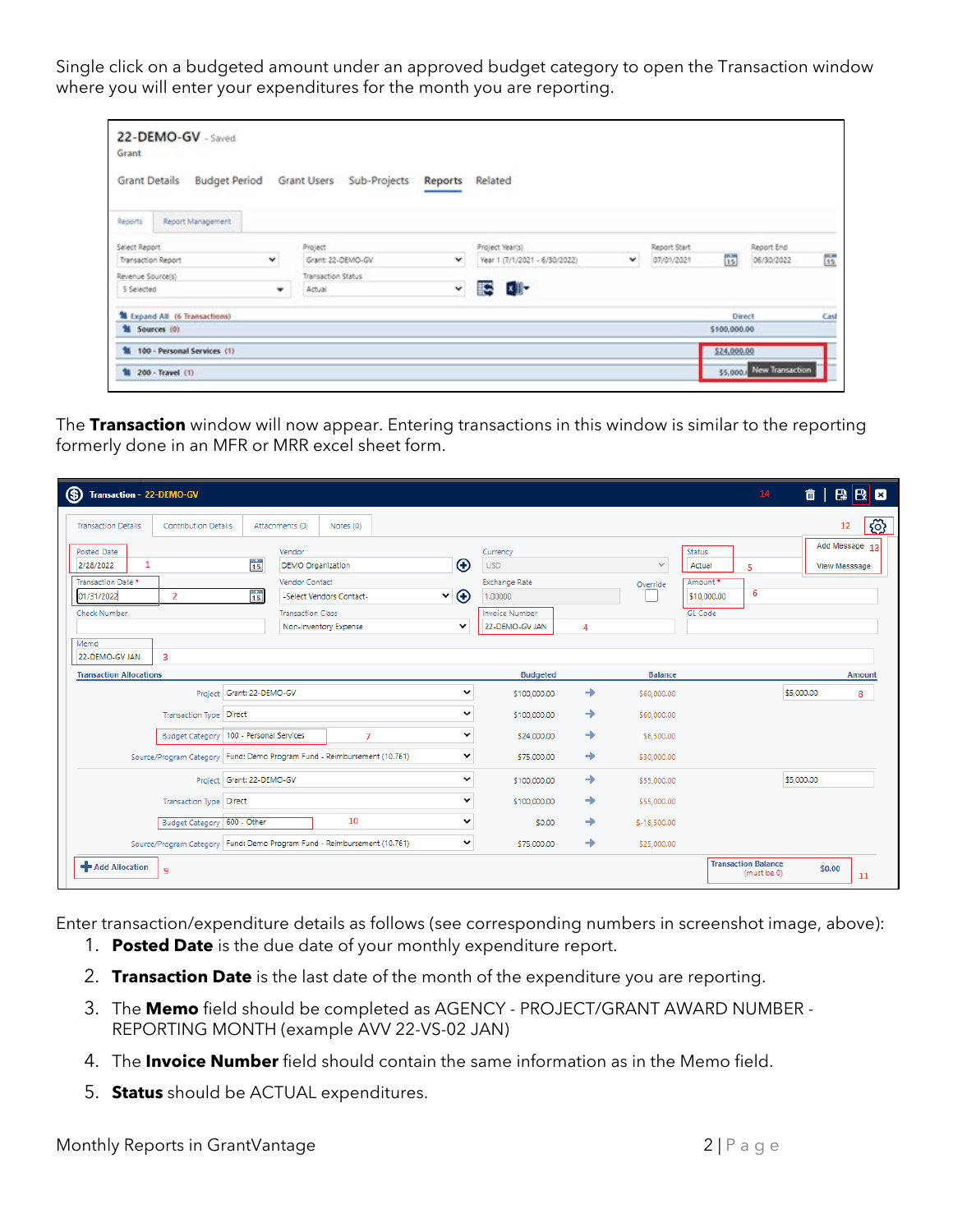- 6. **Amount** should be the total amount of expenditures for the month; then you will allocate for each budget category below this header area.
- 7. Under Transaction Allocations, click on the drop down in **Budget Category** to select the appropriate category.
- 8. To the right, enter the **Amount** of spending in that budget category.
- 9. Single click **+ Add Allocation** to add the next budget category of expense.
- 10.Repeat steps as 7-9 until all categories of spending have been completed for the month.
- 11.**Transaction Balance** must be zero after you allocate the amount for the month in each category.
- 12.Single click on the **Gear Icon** in the upper right of the Transaction window.  ${5}$
- 13.Select **Add Message**.
- 14.The **Communication/Message** window should now open, as shown below.

| https://adpsgrants.crm9.dynamics.com/%7B637804266280000176%7D/WebResources/qb_addNewMessage.html?Data=Data%3d22-DEMO-GV%26Grantl<br>⊡<br>15<br>From *<br>Agency FPOC or someone responsible for submitting monthly expense report.<br>$To *$<br>Reuella Nierra ×<br>Related To (Select One) *<br>Transaction<br>Subject <sup>*</sup><br>22-DEMO-GV JAN MRR<br>Message Type (Check One)*<br>This Communication/Message window is now the Approval and Routing<br>$\bigcap$ FYI<br>◯ Inquiry/Response<br>◉ For Approval/Review<br>$\bigcap$ Accept<br>Decline<br>process for your montly expenditure report.<br>Message * |             |      |    |                | https://adpsgrants.crm9.dynamics.com/%7B637804266280000176%7D/WebResources/gb_addNewMessage.html?Data=Data%3d22-DEMO-GV%26GrantId%3d5 |                     |                   | п |
|-------------------------------------------------------------------------------------------------------------------------------------------------------------------------------------------------------------------------------------------------------------------------------------------------------------------------------------------------------------------------------------------------------------------------------------------------------------------------------------------------------------------------------------------------------------------------------------------------------------------------|-------------|------|----|----------------|---------------------------------------------------------------------------------------------------------------------------------------|---------------------|-------------------|---|
|                                                                                                                                                                                                                                                                                                                                                                                                                                                                                                                                                                                                                         |             |      |    |                |                                                                                                                                       |                     |                   |   |
|                                                                                                                                                                                                                                                                                                                                                                                                                                                                                                                                                                                                                         |             |      |    |                |                                                                                                                                       |                     |                   |   |
|                                                                                                                                                                                                                                                                                                                                                                                                                                                                                                                                                                                                                         |             |      |    |                |                                                                                                                                       |                     |                   |   |
|                                                                                                                                                                                                                                                                                                                                                                                                                                                                                                                                                                                                                         |             |      |    |                |                                                                                                                                       |                     |                   |   |
|                                                                                                                                                                                                                                                                                                                                                                                                                                                                                                                                                                                                                         |             |      |    |                |                                                                                                                                       |                     |                   |   |
|                                                                                                                                                                                                                                                                                                                                                                                                                                                                                                                                                                                                                         |             |      |    |                |                                                                                                                                       |                     |                   |   |
|                                                                                                                                                                                                                                                                                                                                                                                                                                                                                                                                                                                                                         |             |      |    |                |                                                                                                                                       |                     |                   |   |
|                                                                                                                                                                                                                                                                                                                                                                                                                                                                                                                                                                                                                         |             |      |    |                |                                                                                                                                       |                     |                   |   |
|                                                                                                                                                                                                                                                                                                                                                                                                                                                                                                                                                                                                                         |             |      |    |                |                                                                                                                                       |                     |                   |   |
|                                                                                                                                                                                                                                                                                                                                                                                                                                                                                                                                                                                                                         |             |      |    |                |                                                                                                                                       |                     |                   |   |
| Sample text: **I certify this expense report that was prepared and entered by Susan Peterson, Finance Director was                                                                                                                                                                                                                                                                                                                                                                                                                                                                                                      |             |      |    |                |                                                                                                                                       |                     |                   |   |
|                                                                                                                                                                                                                                                                                                                                                                                                                                                                                                                                                                                                                         | <b>Date</b> | From | To | <b>Subject</b> | <b>Message</b>                                                                                                                        | <b>Message Type</b> | <b>Related To</b> |   |
|                                                                                                                                                                                                                                                                                                                                                                                                                                                                                                                                                                                                                         |             |      |    |                |                                                                                                                                       |                     |                   |   |
| 3/31/2022 10:30 AM<br>Reuella Nierra<br>Susan Peterson<br>AWAIC 22-VS-03ARPA FEB<br>FEB expense report is accepted for<br>Accept<br><b>Budgeting:</b><br><b>MRR</b><br>reimbursement.<br>Transaction                                                                                                                                                                                                                                                                                                                                                                                                                    |             |      |    |                |                                                                                                                                       |                     |                   |   |
| 3/30/2022 12:56 PM<br>Reuella Nierra<br>AWAIC 22-VS-03ARPA FEB<br>Susan Peterson<br>I certify this expense report that was prepared<br>For<br>Budgeting:<br><b>MRR</b><br>and entered by Susan Peterson, Finance<br>Approval/Review<br>Transaction<br>Director was reviewed and approved by Suzi<br>Pearson, Executive Director.                                                                                                                                                                                                                                                                                        |             |      |    |                |                                                                                                                                       |                     |                   |   |

- 15. The Communication/Message window is the approval and routing process for your monthly expenditure report. Please do the following:
	- For a subgrantee with 1 GrantVantage user:
		- o In the **To** field, choose the email of the CDVSA Grants Administrator.
		- o See sample, above, of **Subject** line heading.
		- o Click **For Approval/Review** dial.
		- o In the **Message** field, include "I certify this expense report is reviewed or approved by (insert name of person who reviewed/authorize expenditures)."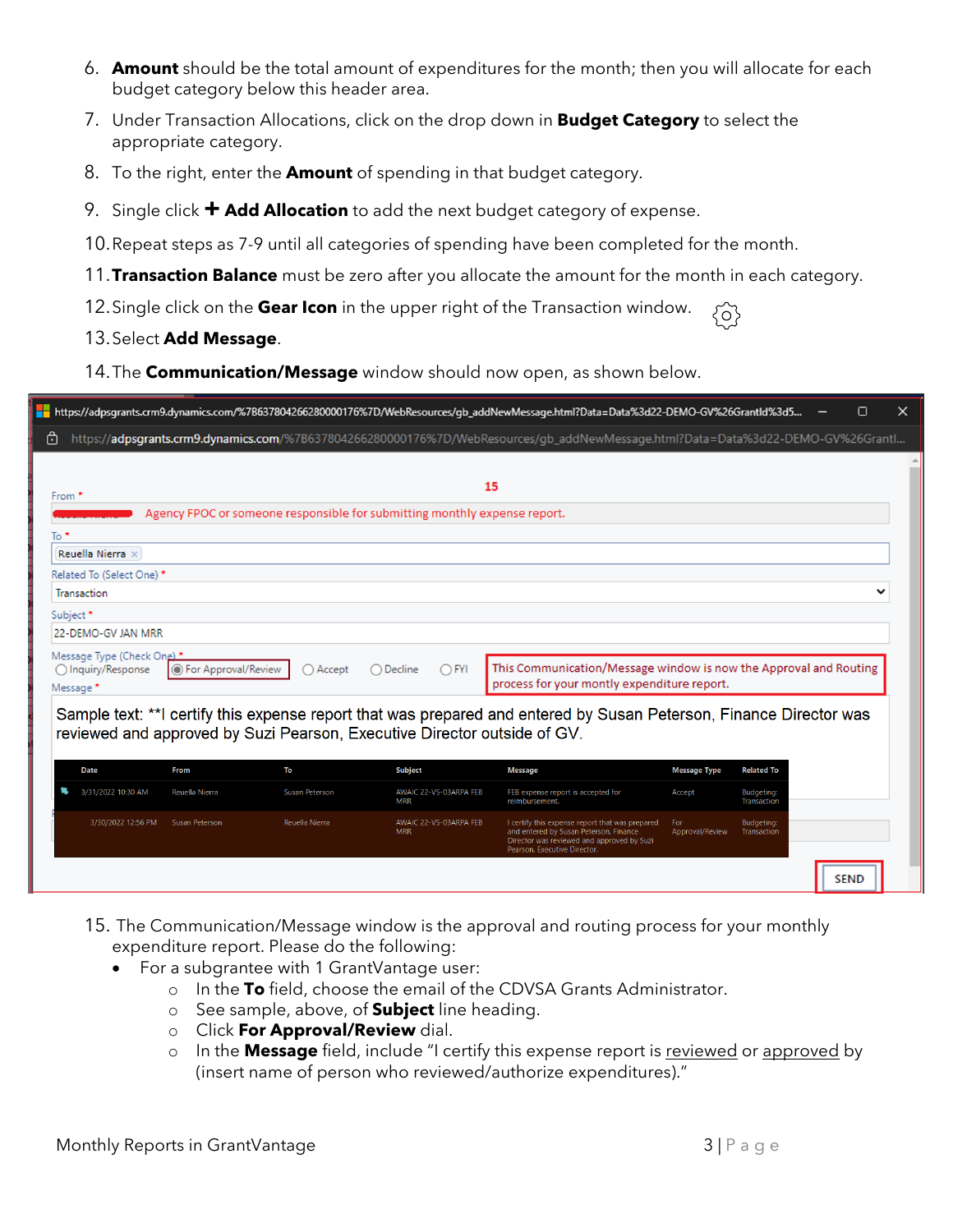- For a subgrantee with 2 GrantVantage users:
	- o Person preparing the report will route it to the person approving the report by selecting their email in the **To** field and selecting the **For Approval/Review** dial.
	- o See sample, above, of **Subject** line heading.
	- o After receiving and reviewing the report, the person approving the report will route it to the CDVSA Grants Administrator and will select the **For Approval/Review** dial.
- Remember to Save and Close after you send the message.

## **You have now submitted your monthly expense report or monthly reimbursement request report.**

• After review, the CDVSA Grants Administrator will select the **Accept** dial, indicating your monthly expense report is in payment processing (for Federal awards) or that the monthly expense report is filed (for State GF/DGF awards).

**IMPORTANT NOTE:** You can view communication/messages by selecting **Communication** under the **Related** tab. \*\*Do not use NEW MESSAGE\*\*.

To respond to a message, double click on the message line you want to respond to.

|                 | <b>Budget Period</b><br><b>Grant Details</b> | <b>Grant Users</b>                     | Sub-Projects<br><b>Communication</b> | Related                   |                                                      |                        |                                  |
|-----------------|----------------------------------------------|----------------------------------------|--------------------------------------|---------------------------|------------------------------------------------------|------------------------|----------------------------------|
| Sort By<br>Date | NEW MESSAGE                                  | $\checkmark$<br>SINGROUP CONVERSATIONS | 医追了阻                                 |                           |                                                      |                        |                                  |
|                 | Inbox (10) (All User) $\blacktriangleright$  | Draft (0)                              |                                      |                           |                                                      |                        |                                  |
|                 | Date                                         | From                                   | To                                   | <b>Subject</b>            | Message                                              | <b>Message Type</b>    | <b>Related To</b>                |
| п,              | 4/1/2022 12:57 PM                            | Reuella Nierra 3                       | Cheri Smith                          | LSC 22-VS-13ARPA February | FEB expense report is accepted for<br>reimbursement. | Accept                 | (3)<br>Budgeting:<br>Transaction |
|                 | 3/30/2022 12:46 PM                           | Cheri Smith 2                          | Reuella Nierra                       | LSC 22-VS-13ARPA February | Monthly VS ARPA report approved - Cheri<br>Smith     | For<br>Approval/Review | Budgeting:<br>Transaction        |
|                 | 3/30/2022 10:14 AM                           | Michele Johnson 1                      | Cheri Smith, Reuella Nierra          | LSC 22-VS-13ARPA February | For Approval/Review                                  | For<br>Approval/Review | Budgeting:<br>Transaction        |